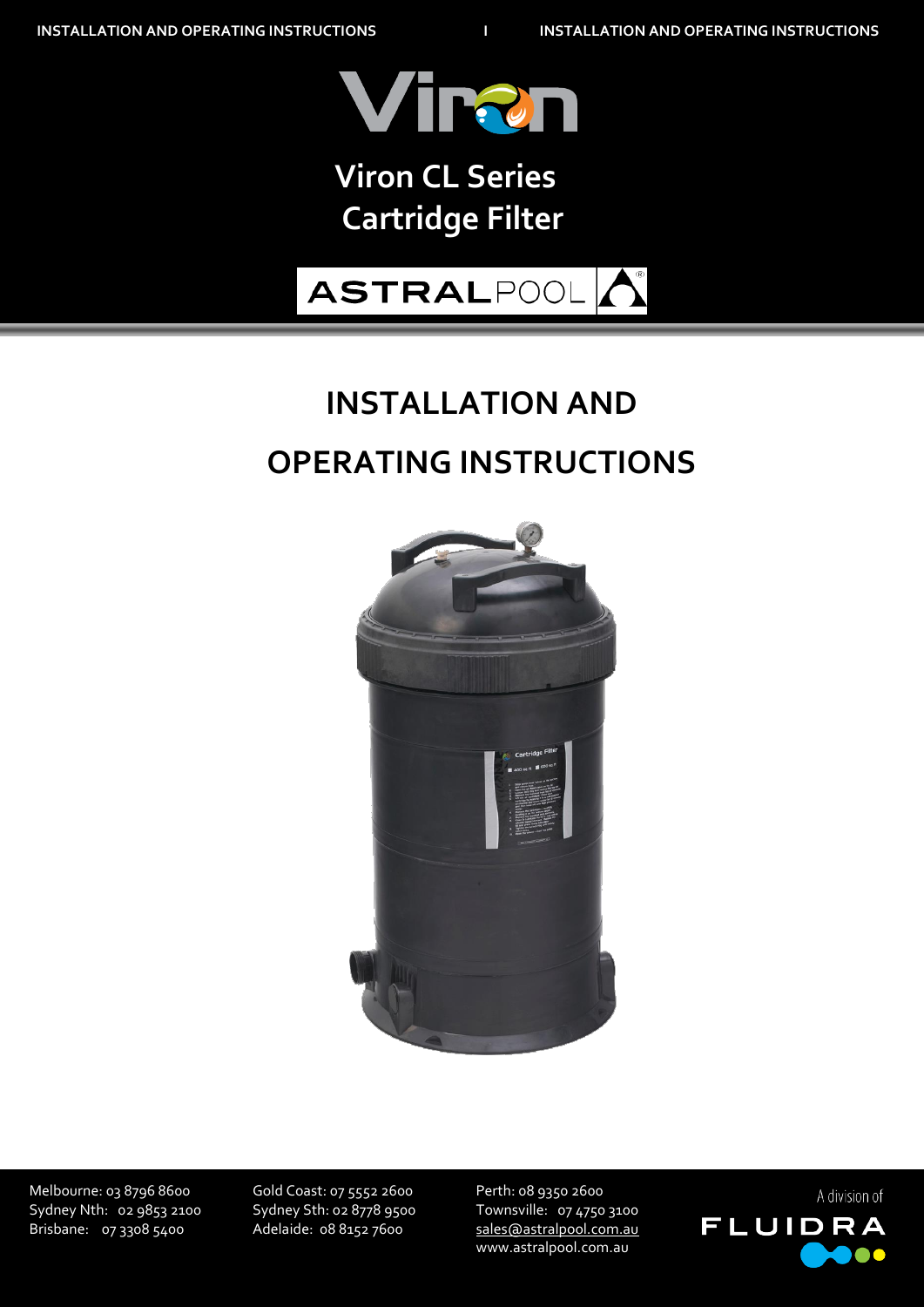## **INSTALLATION OF VIRON CL SERIES**

Install Cartridge filter on a clean, stable and level base on which the circulation pump is located.

- 1. The CL Cartridge Filter has two 50mm water connections. The 2 inlet ports (from pump) are located at the bottom of the filter. The 2 outlet ports are located on the opposite side of the filter. The inlets and outlets are marked on the tank. The un-used inlet and outlet ports should be capped using the caps provided. For installations where the flow rate is above 350 litres per minute, both Inlet and outlet ports may be used. The PVC pipe can be manifolded together to achieve a maximum flow rate of 700 litres per minute.
- 2. Allow a minimum on one hour for glue to dry.
- 3. Using Teflon tape, screw pressure gauge into lid.
- Outlets Inlets810
- 4. If the filter is installed below water level, isolation valves must be installed on the inlet and outlet to enable the filter to be dismantled for cleaning without the loss of water from the pool or spa.
- 5. It is also recommended that a three way valve be installed on the return line to allow draining of water from the pool or spa when necessary.

|        | $CL 400$ A Dimension $-734$ mm, | B dimension 586mm |
|--------|---------------------------------|-------------------|
| CL 600 | 1034mm                          | .586mm            |

## **START UP INSTRUCTIONS**

Warning: Never Start Pump while lid or lock ring is loose. Never stand above filter while pump is running - danger of **lid coming off under pressure could cause serious injury or death.**

- 1. Before start up make sure the elements are in the filter and the lid lock ring is tightened until the safety catch locks – do not over tighten.
- 2. Open the suction and return line valves (where fitted).
- 3. Loosen the air release valve on the filter lid, start pump until water escapes the air release valve. Tighten the air release valve and check there is a good flow of water back in the pool.
- 4. Clean the cartridges when the flow to the pool reduces or the pressure gauge increases by 20 kPa.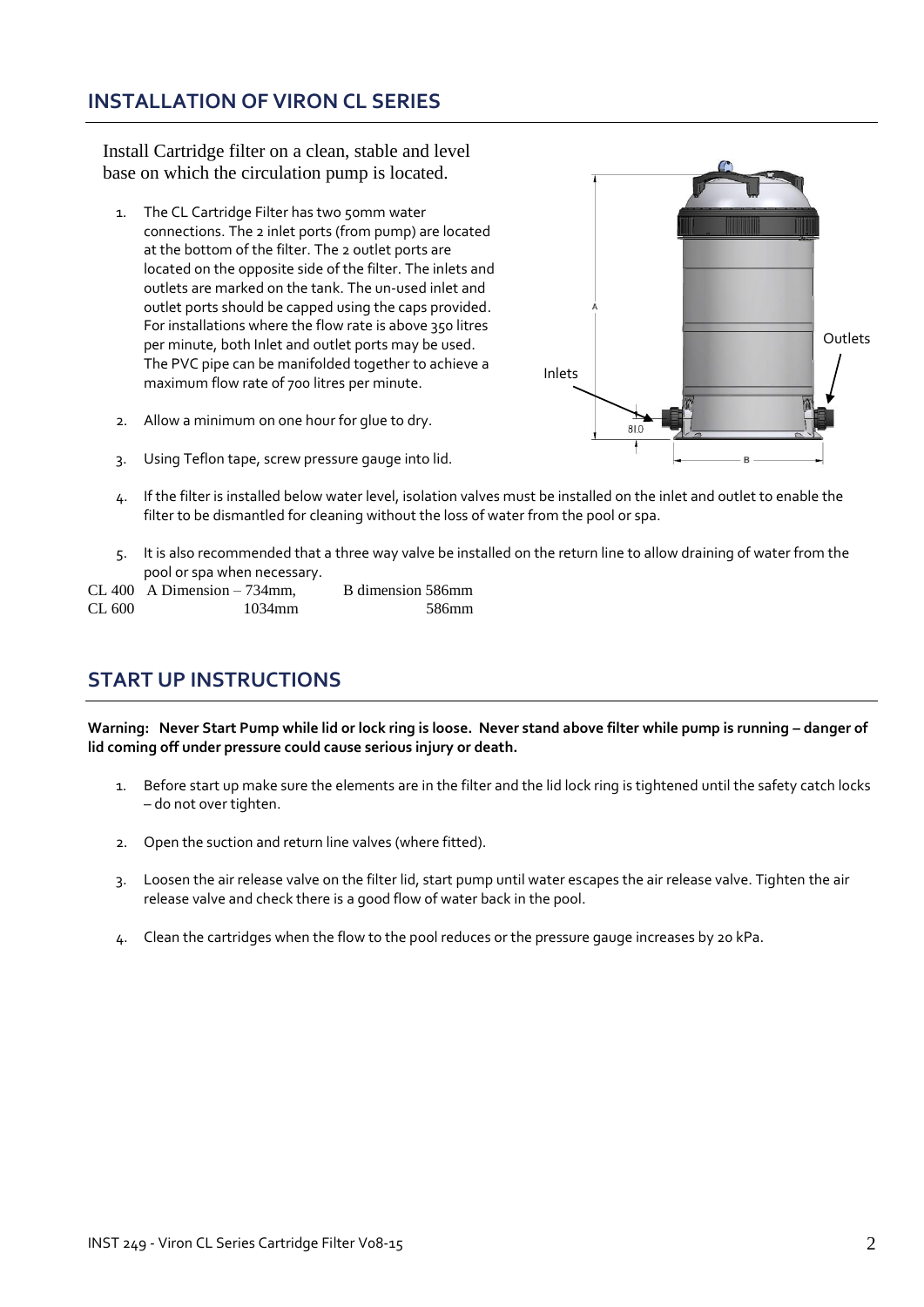- 1. With the pump OFF, remove the lid from the pump strainer and pour in approximately 4 litres of water.
- 2. Replace lid.
- 3. If valve has been installed on the pump suction line, close before filling strainer. Open again after lid has been securely fastened in place. Any valves on the return lines should be open. The pump should not need to be reprimed unless the pump has been drained for servicing, or winterizing (refer to complete pump operations manual provided with pump).

# **TO CLEAN FILTER CARTRIDGE**

- 1. Stop pump close valves on the suction and return lines.
- 2. Open the air bleed valve on the lid.
- 3. Loosen lock ring and remove cartridges.
- 4. Lift out cartridges. Clean the cartridge by soaking it in a mild solution of chlorine and warm water for 15 minutes and then hose off with high pressure water.
- 5. Replace the cartridges carefully locating it on the bottom spigot.
- 6. Clean the lid 'o' ring. Apply a small amount of water based lubricant.
- 7. Place the lid onto the filter body, ensuring it is located centrally. **Do not try to force lid down into place**.
- 8. Place locking ring onto filter.
- 9. Tighten the lock ring to pull the lid into the filter body. Approximately 3 ½ turns are required until safety catch engages – do not over tighten.
- 10. Check locking ring will not loosen without releasing the locking mechanism.
- 11. Open the valves start the pump.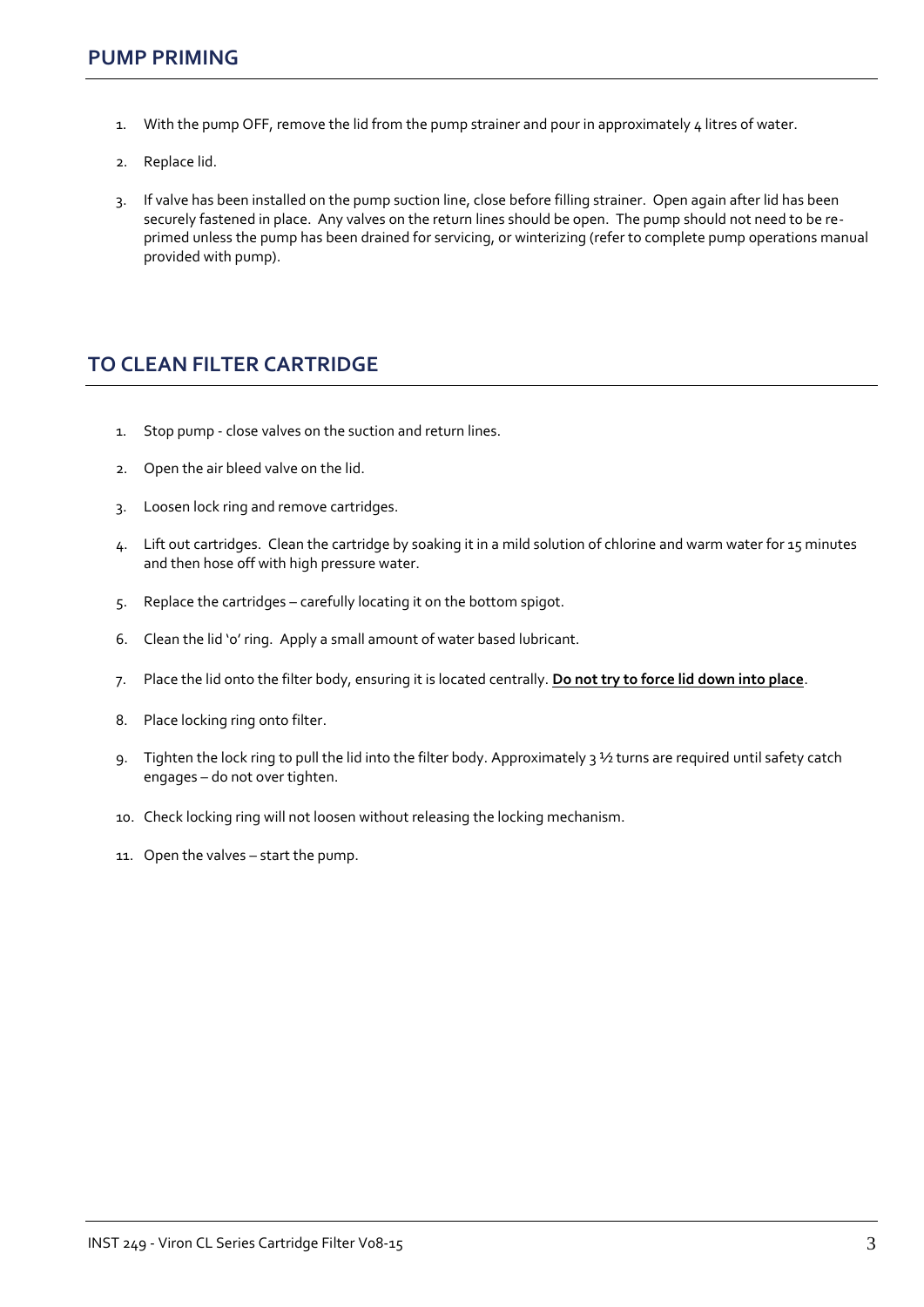# **CLEANING FREQUENCY**

The Viron CL 400 and CL 600 have been designed to minimise cleaning. On average sized residential pools it is likely cleaning will only be required once a year. However, after storms causing severe ingress of dust and debris into the pool, or in times where earthworks and construction are taking place nearby, cleaning may be required as often as once per month.

# **NEVER LOOSEN THE LOCK RING WHEN THE PUMP IS WORKING!!!**

| <b>MODEL</b> | <b>PART</b> | <b>ELEMENT</b> | <b>FILTER</b> | <b>MAX</b>  | <b>MAX</b>  | 4 HR        | 6 HR        | <b>PUMP</b>      | <b>SHIP</b> | <b>CUBIC</b>   |
|--------------|-------------|----------------|---------------|-------------|-------------|-------------|-------------|------------------|-------------|----------------|
|              | NO.         | <b>PART</b>    | <b>AREA</b>   | <b>FLOW</b> | <b>FLOW</b> | <b>TURN</b> | <b>TURN</b> | <b>SIZE</b>      | KG'S        | <b>MEASURE</b> |
|              |             | NO.            |               | <b>RATE</b> | <b>RATE</b> | <b>OVER</b> | <b>OVER</b> |                  |             |                |
|              |             |                |               | L/Hr        | L/M         |             |             |                  |             |                |
| CL400        | 10055       | 78083          | 400 sq ft     | 42,000      | 700         | 168,000     | 252,000     | 750 <sub>W</sub> | 37.0        | 0.63m2         |
|              |             |                | 38.0 m2       |             |             |             |             | 2200W            | kq          |                |
| CL600        | 10056       | 78084          | 600 sq ft     | 42,000      | 700         | 168,000     | 252,000     | 750 <sub>W</sub> | 38.0        | 0.63m3         |
|              |             |                | 57.00m2       |             |             |             |             | 3000W            | ka          |                |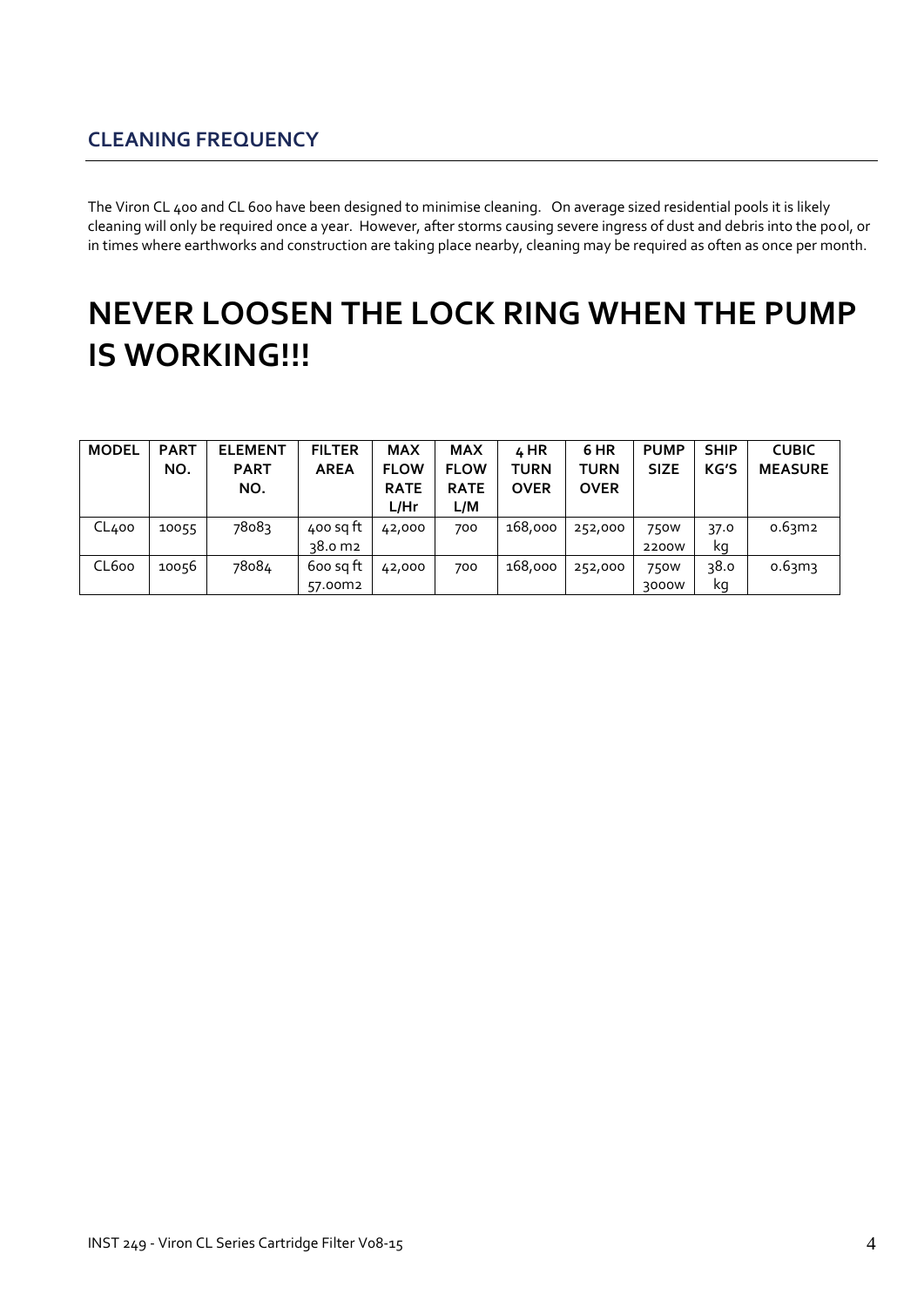#### **Maintenance of your filter**

**Maintenance Schedule: Your new product incorporates moving parts and withstands high velocity water with chemicals in it. Some of these parts will wear in the normal course of use and require regular checks and maintenance. Performing these checks and maintenance will identify parts that have worn and require repair/replacement before further serious damage is sustained. A small amount of regular care and attention to your pool equipment will help ensure long life and trouble free performance.**

| Timing               | <b>Maintenance Check</b>                                                                                                             | <b>Service action (if required)</b>                                                                                |
|----------------------|--------------------------------------------------------------------------------------------------------------------------------------|--------------------------------------------------------------------------------------------------------------------|
| Fortnightly          | Check pressure gauge. If pressure increase is<br>greater than 20kPa cleaning may be required                                         | In accordance with instructions, clean<br>elements with a high pressure cleaner or<br>purpose made element cleaner |
| <b>Three Monthly</b> | Check inlet/outlet o'rings for leaks<br>Check operation of pressure gauge - salt water<br>can prematurely reduce the life of a gauge | Isolate Pump, turn power off, clean and<br>grease O rings or replace if necessary<br>Replace gauge if required     |
| Annually             | Compare operating pressure of a cleaned filter<br>to initial pressure (when new). Also check for<br>signs of damage to elements      | If pressure is more than $30 - 40$ kPa different<br>from cleaned elements to new filter, replace<br>elements       |

**Important note**: Regular maintenance is important to ensure long life and trouble free performance of your pool equipment. If unable to perform the maintenance yourself, contact your local AstralPool office who will arrange a trained service technician to perform the maintenance for you.

| Record your Equipment details here for quick reference: |  |  |
|---------------------------------------------------------|--|--|
| Model No.:                                              |  |  |
| Serial No.:                                             |  |  |

Initial Pressure (kPa): \_\_\_\_\_\_\_\_\_\_\_\_\_\_\_\_\_\_\_\_\_\_\_

INST 249 - Viron CL Series Cartridge Filter Vo8-15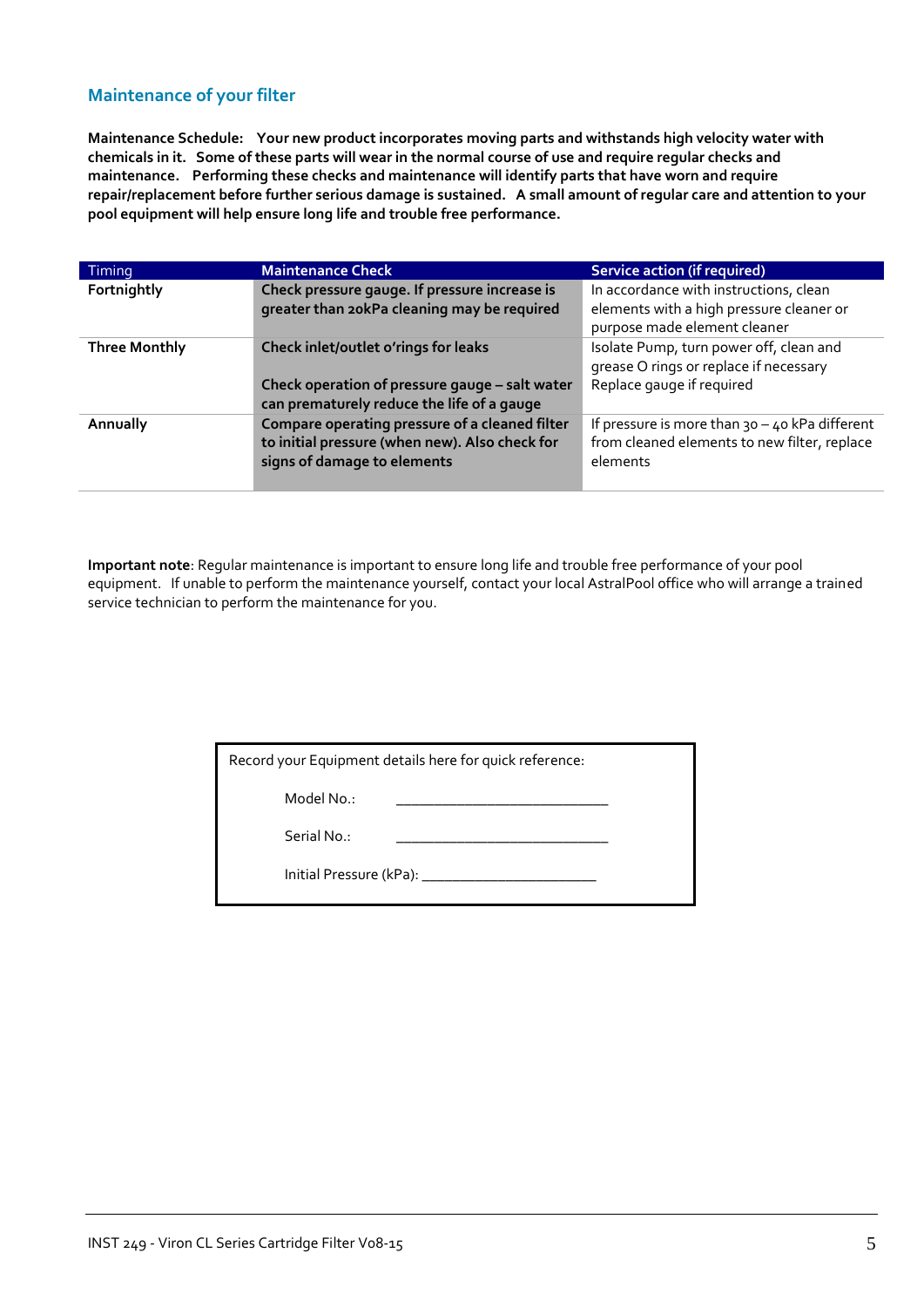### **WARRANTY**

AstralPool Australia Pty Ltd (ABN 97 007 284 504) ("AstralPool") provides the following warranty in relation to its CL series cartridge filters ("Product").

*Our goods come with guarantees that cannot be excluded under the Australian Consumer Law. You are entitled to a replacement or refund for a major failure and for compensation for any other reasonably foreseeable loss or damage. You are also entitled to have the goods repaired or replaced if the goods fail to be of acceptable quality and the failure does not amount to a major failure.*

The benefits of this warranty are in addition to any rights and remedies imposed by Australian State and Federal legislation that cannot be excluded. Nothing in this warranty is to be interpreted as excluding, restricting or modifying any State or Federal legislation applicable to the supply of goods and services which cannot be excluded, restricted or modified.

#### **WARRANTY**

AstralPool warrants that, subject to the exclusions and limitations below, the Product will be free from defects in materials and workmanship during the warranty period. The warranty periods are set out below and commence 30 days after the date of purchase (to allow for installation). The warranty period may vary for different parts of the Product.

| Parts                             | <b>Warranty Period</b> |
|-----------------------------------|------------------------|
| Filter body, lid and locking ring | 5 years                |
| Filter Element                    | 12 months              |
| 'O'rings and gasket seals         | 12 months              |

If a defect appears in the Product before the end of the warranty period and AstralPool finds the Product to be defective in materials or workmanship, AstralPool will, in its sole discretion, either:

- (a) Replace or repair the Product or the defective part of the Product free of charge; or
- (b) Cause the Product or the defective part of the Product to be replaced or repaired by an Authorised AstralPool Service Agent free of charge.

AstralPool reserves the right to replace defective parts of the Product with parts and components of similar quality, grade and composition where an identical part or component is not available.

Goods presented for repair may be replaced by refurbished goods of the same type rather than being repaired. Refurbished parts may be used to repair the goods.

#### **WARRANTY CLAIMS**

If a fault covered by warranty occurs, the customer must first contact AstralPool at the contact address listed below, or an Authorised AstralPool Service Agent.

- 2. Any warranty claim must be accompanied by:
	- (a) Proof of purchase;
	- (b) Full details of the alleged defect; and
	- (c) Appropriate documentation (such as historical and maintenance records).

3. The customer must make the Product available to AstralPool or its Authorised AstralPool Service Agent for inspection and testing. AstralPool or its Authorised AstralPool Service Agent will attend the premises where the Product is installed for inspection and testing. If the Product is installed:

- (a) Outside a capital city metropolitan area; and
- (b) is not within a 20 km radius of an Authorised AstralPool Service Agent; Then the customer may have to pay a travel fee.

4. If such inspection and testing finds no defect in the Product, the customer must pay AstralPool's usual costs of service work and testing. If such inspection and testing finds a defect that is not covered by this warranty, the customer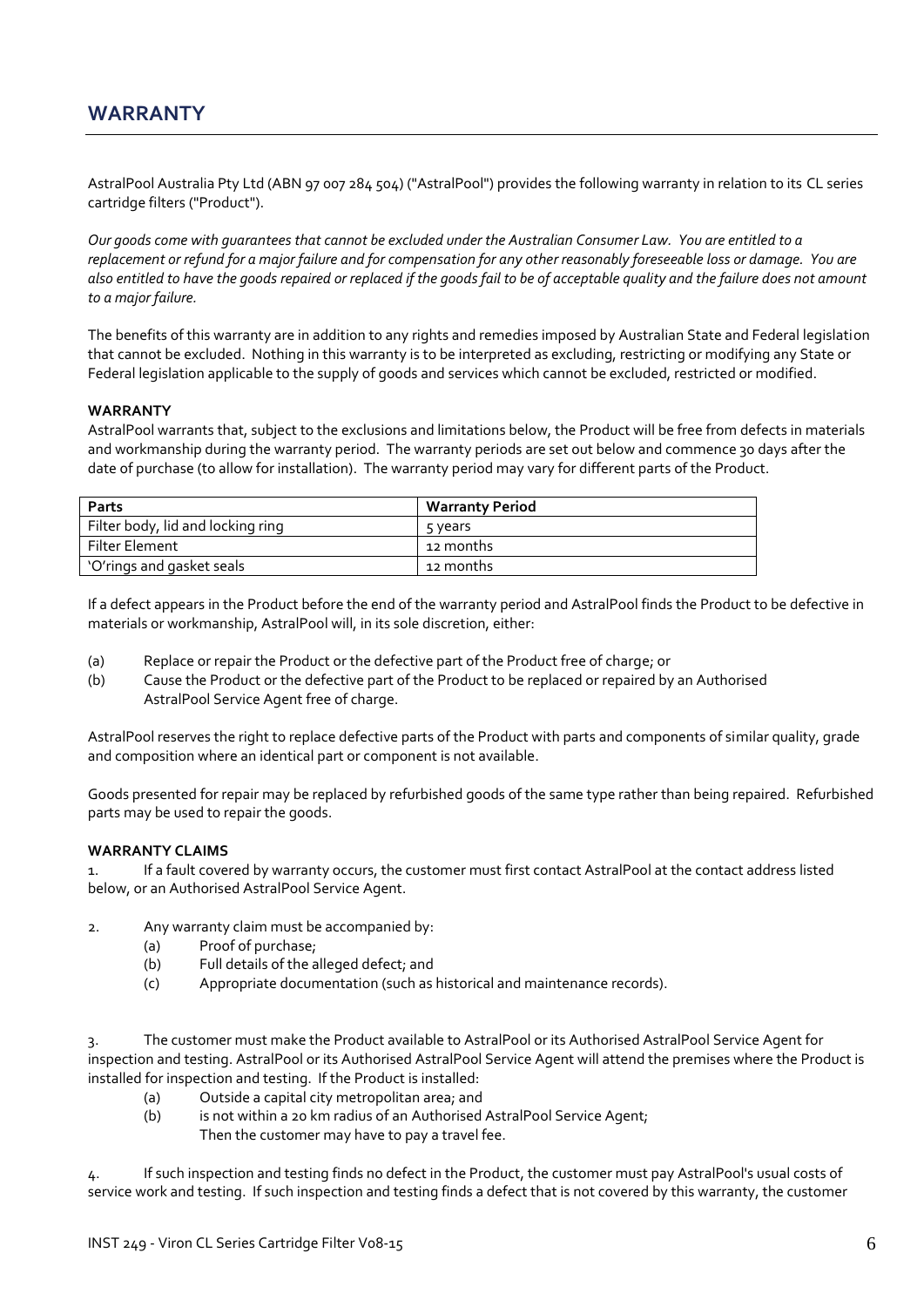must pay AstralPool's usual costs of service work plus any parts and labour required to repair the Product, unless recoverable from AstralPool on the failure of any statutory guarantee under the ACL.

#### **Exclusions**

The warranty will not apply where:

- (a) The customer is in breach of the Terms and Conditions of Sale;
- (b) The Product was used for a purpose other than one it was intended for;
- (c) The Product was repaired, modified or altered by any person other than AstralPool;
- (d) The Product has not been installed, maintained and/or operated in complete compliance with the installation and operating instructions and any instructions by AstralPool;
- (e) The Product has been subject to accident, negligence, alteration, abuse or misuse.

The warranty does not extend to:

- a) Normal wear and tear;
- b) Weather and other environmental conditions including but not limited to storm, flood, and/or heat wave damage; or
- c) Service and maintenance items.

Examples of exclusions include but are not limited to:

- Over tightening of locking ring or union fittings
- Damage to element caused by use of high pressure water cleaners

#### **Commercial Installations**

On commercial installations, such as health clubs, motels/hotels and hydrotherapy facilities, the warranty is limited to parts and in field labour (within capital city metropolitan areas or 20 km radius of Authorised AstralPool Service Agents) for a period of 12 months from the date of purchase plus 30 days to allow for installation.

#### **LIMITATIONS**

AstralPool makes no express warranties or representations other than set out in this warranty.

The repair or replacement of the Product or part of the Product is the absolute limit of AstralPool's liability under this express warranty.